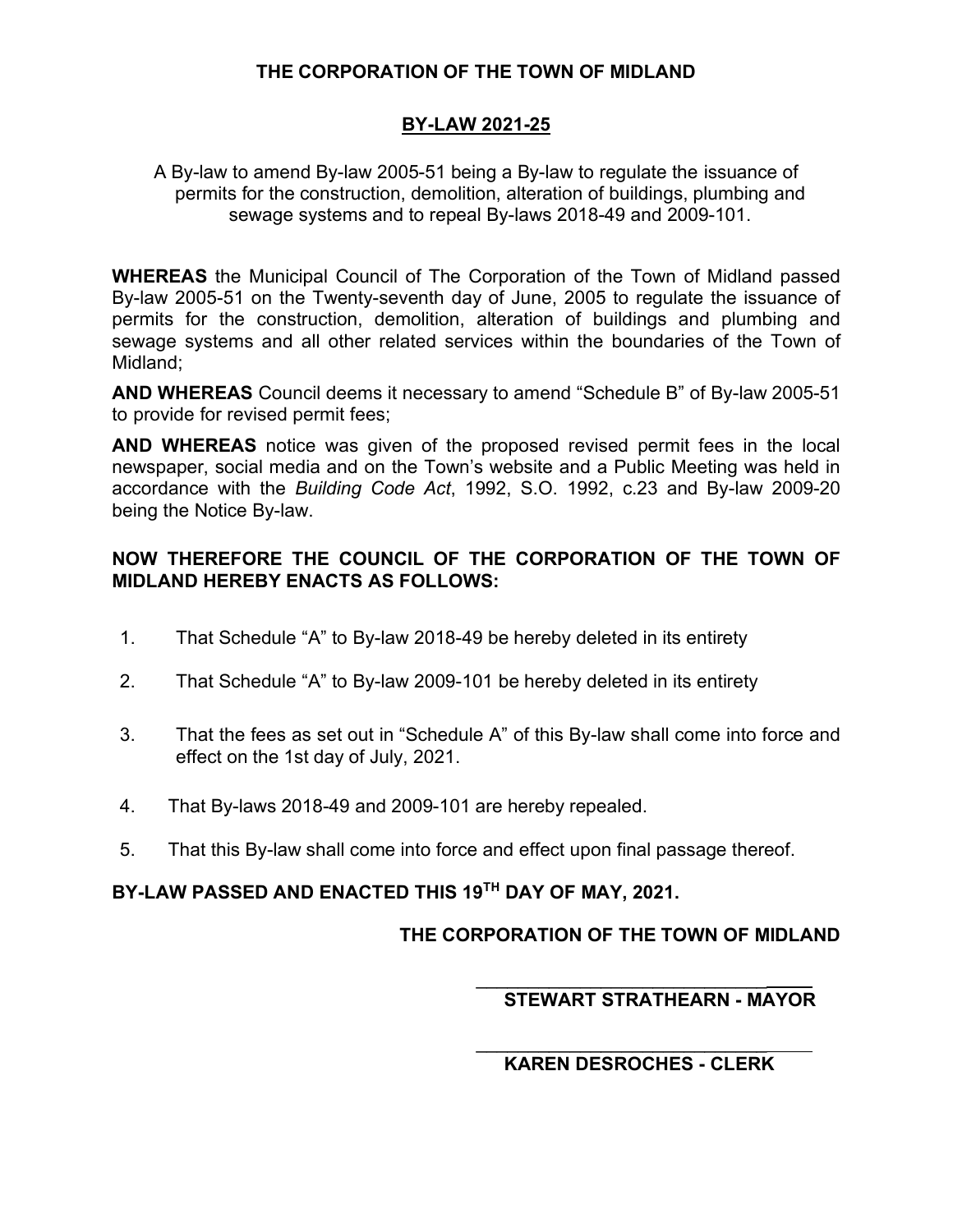## **SCHEDULE "A" BY-LAW 2021-XX**

## **SCHEDULE "B" BY-LAW 2005-51**

## **PERMIT FEES AND ADMINISTRATIVE CHARGES**

#### **INDEX**

- PART 1 Terms and Definitions
- PART 2 Fee Calculation Guide
- PART 3 Fee Tables
- PART 4 Refund of Permit Fees

### **PART 1 - TERMS AND DEFINITIONS**

#### **1.1 Non-defined terms.**

(1) Definitions of words and phrases used in this Schedule that are not included in the list of definitions in this Part shall have the meanings which are commonly assigned to them in the context in which they are used in this Schedule taking into account the specialized use of terms with the various trades and professions to which the terminology applies.

#### **1.2 Defined Terms.**

(1) The following words and terms in this Schedule have the following meaning for the purposes of this Schedule.

| Archived<br>Permit                        | means when an active permit is considered archived where<br>no inspection has been requested (by the permit holder)<br>within one year of the date upon which the last Building<br>Inspection had been performed by the Building Department. |
|-------------------------------------------|----------------------------------------------------------------------------------------------------------------------------------------------------------------------------------------------------------------------------------------------|
| <b>High Density</b><br><b>Residential</b> | means apartment buildings (3 units or more), and non-<br>dwelling "C" type occupancies such as hotels, motels,<br>dormitories, lodging, rooming house, etc.                                                                                  |
| Low Density<br><b>Residential</b>         | means singles, semis, town, row house units, and duplex<br>dwellings                                                                                                                                                                         |
| Project<br>Value                          | means the total estimate value of construction cost, which<br>includes the cost of construction, professional designer<br>compensation, and other similar charges.                                                                           |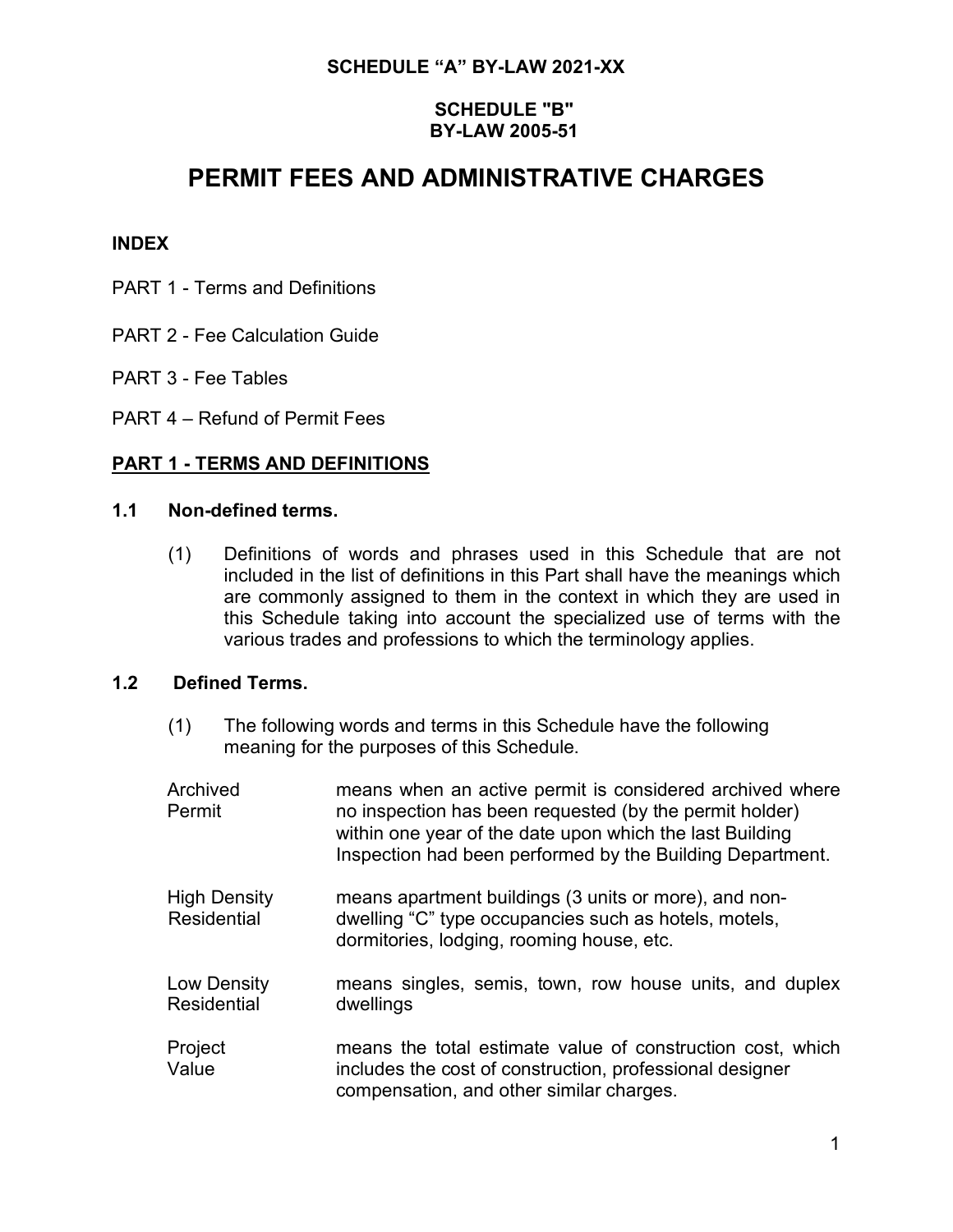## **PART 2 - FEE CALCULATION GUIDE**

## **2.1 Minimum Permit Fee Calculation and Application Deposit**

- (1) Except where a *flat fee* applies, the minimum fee and/or deposit for any permit application for work proposed with a Low Density Group C residential occupancy shall be;
	- a) \$1,742.00 New Building, except for accessory buildings
	- b)  $$300.00 -$  Additions and alterations over 20 $m<sup>2</sup>$ , except for decks
	- c) \$110.00 All other projects not listed above
- (2) Except where a *flat fee* applies, the minimum fee and/or deposit for any permit application for work proposed with a use of other than a Low Density Group C residential occupancy shall be;
	- a) \$2,500.00 New Building
	- b)  $$500.00 -$  Additions and alterations over 20 $m<sup>2</sup>$
	- c) \$192.00 All other projects not listed above
- (3) Where a flat fee applies, the fee shall be paid at the time of application.

#### **2.2 Total Permit Fee Calculations**

- (1) Except as permitted in sentence (2), the summation of all applicable fees found in Tables 1A to 3F shall result in the total Permit Fee.
- (2) Permit fees may be calculated in accordance to subsection 2.4 of this schedule.
- (3) Where applicable, permit fees shall be calculated utilizing the metric rates assigned in the charts below. The Imperial rates assigned in the charts below are for convenience only.

#### **2.3 Determination of Area Calculations for Permit Fees**

- (1) The following method establishing the total floor area shall be used;
	- a) Each floor area shall be measured between the outside surfaces of exterior walls, or between the outside surfaces of exterior walls and the centre line of Firewalls or Party Walls. For structures like Mezzanines, Decks/Porches and Loading Docks, the area shall be measured between the platform edge to platform edge, or between the platform edge to an abutting wall face. The summation of these calculations shall be considered the total gross floor area.
	- b) A residential basement or a crawlspace contained in whole below grade and with no interior finishes installed, or where no Use is proposed, shall not have a permit fee applied.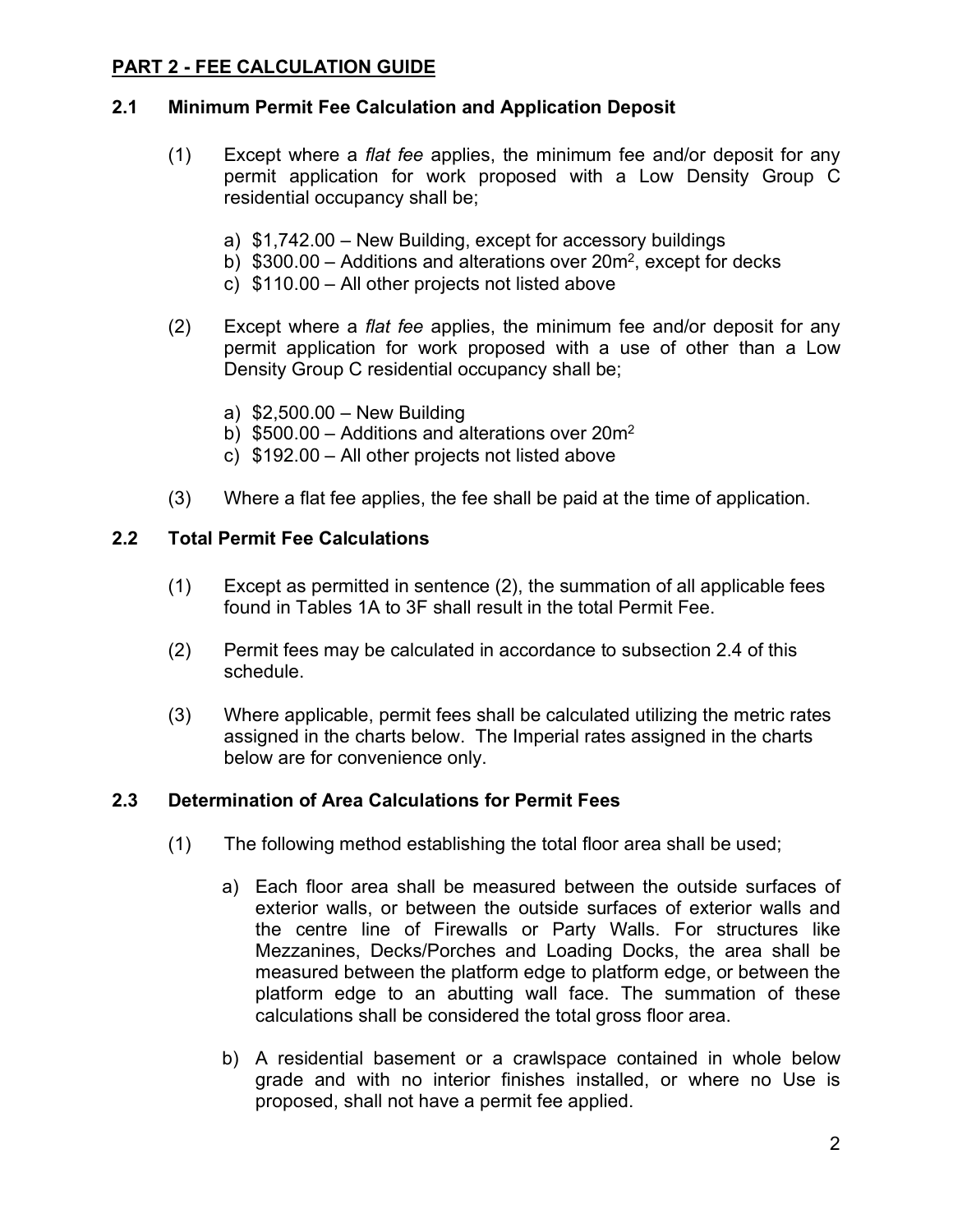- c) All walkout basements in dwellings shall have half of their total floor area calculated to the applicable permit fee.
- d) No deductions shall be made for openings within a Floor, i.e. stairwells, elevator shafts, service shafts (ducts. etc.). A horizontal plane may be projected over sloping and stepped Floors to determine Floor area in lieu of actual surface area.

### **2.4 Alternative Fee Calculations**

- (1) Structures that are of an unusual shape, or where projects are unique in nature, and where the application fees set out in Part 3 of this Schedule are not applicable, or would be impractical, the Chief Building Official, at his discretion, may determine the value of the Building Permit Fee. The Chief Building Official may utilize some, all, or a combination thereof, of the following criteria to determine the Building Permit Fee:
	- a) Fees listed in Table 3A to 3E of this Schedule may be used to calculate a permit fee based upon an estimation of staff time that may be spent on the file.
	- b) Apply a fee, or combination of fees listed in Tables 1A to 3E of this schedule that in the judgment of the Chief Building Official, most closely reflects the proposed project.
	- c) Apply Permit Fee to equal 1.5 % of Project Value as a minimum.
- (2) The Chief Building Official shall report instances where the fee has been reduced to the relevant Council Committee as part of the monthly Building Activity Report.

## **PART 3 – FEE TABLES**

#### **3.1 Classes of Projects and Fee Index**

(1) Except as provided otherwise, the following permit fees shall apply: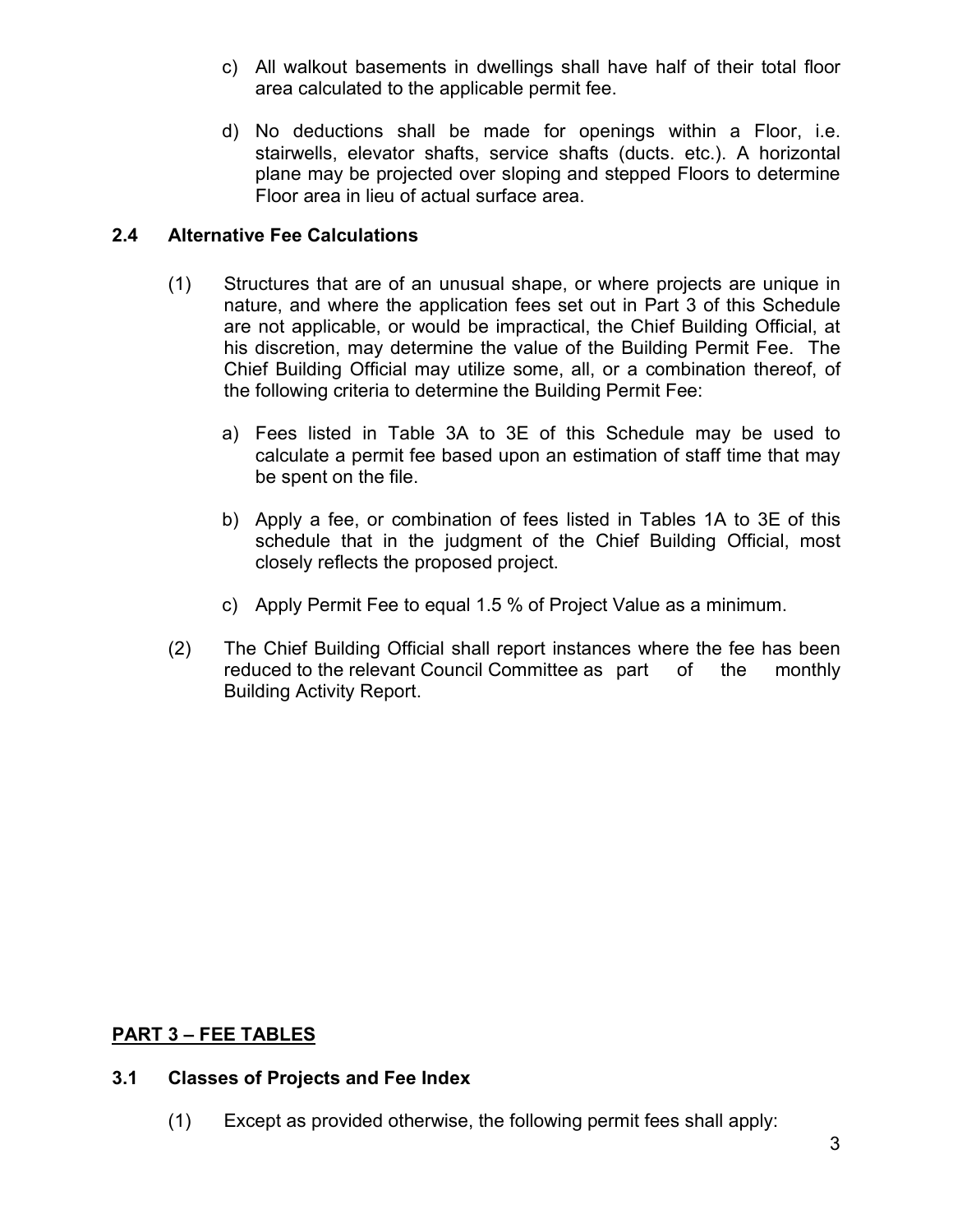## **Tables 1A to 1F – Base Structure Permit Fees**

| 1A – New Structures                        |                                                                     | Fee per m <sup>2</sup> unless otherwise noted |                           |
|--------------------------------------------|---------------------------------------------------------------------|-----------------------------------------------|---------------------------|
|                                            | <b>Designated Structures</b> – free standing (not listed elsewhere) | \$500.00                                      | Each                      |
| <b>Docks</b>                               |                                                                     | \$110.00                                      | <b>Flat Fee</b>           |
|                                            | Farm Buildings - of low human occupancy (Architect or Engineer)     | $$3.09 \text{ m}^2$$                          | (\$0.29 ft <sup>2</sup> ) |
| Farm Buildings- (No Architect or Engineer) |                                                                     | \$2.48 $m2$                                   | (\$0.23 ft <sup>2</sup> ) |
|                                            | Public Pools, or Outdoor Pools (greater than 3.5m deep)             | \$500.00                                      | Per Pool                  |
| <b>Minimum Fee</b>                         |                                                                     |                                               | \$110.00                  |
| <b>Minimum Fee New Residence</b>           |                                                                     |                                               | \$1,742.00                |
| 1B – New Buildings by Occupancies          |                                                                     | Fee per m <sup>2</sup> unless otherwise noted |                           |
| <b>Group A - Assembly Uses</b>             |                                                                     |                                               |                           |
| <b>Gaming Premises - finished</b>          |                                                                     | $$19.26 \text{ m}^2$                          | (\$1.79 ft <sup>2</sup> ) |
|                                            | - shell only                                                        | $$14.73 \text{ m}^2$                          | (\$1.37 ft <sup>2</sup> ) |
| Portable classrooms - per unit             |                                                                     | \$450.00                                      | <b>Flat Fee</b>           |
| All other buildings                        | - finished                                                          | $$14.04 \text{ m}^2$                          | (\$1.30 ft <sup>2</sup> ) |
|                                            | - shell only                                                        | $$10.74 \text{ m}^2$                          | (\$1.00 ft <sup>2</sup> ) |
| <b>Group B - Institutional Uses</b>        |                                                                     |                                               |                           |
| All buildings                              | - finished                                                          | \$14.00 m <sup>2</sup>                        | (\$1.30 ft <sup>2</sup> ) |
|                                            | - shell only                                                        | \$9.88m <sup>2</sup>                          | (\$0.91 ft <sup>2</sup> ) |
|                                            | Group C - High Density Residential (Apts, Hotels, etc)              |                                               |                           |
| All buildings                              | - finished                                                          | $$14.86 \text{ m}^2$                          | (\$1.38 ft <sup>2</sup> ) |
|                                            | - shell only                                                        | $$11.48 \text{ m}^2$                          | (\$1.07ft <sup>2</sup> )  |
|                                            | Group C - Low Density Residential (Singles, Semis, Towns, etc)      |                                               |                           |
|                                            | Individual dwelling - Floor area not listed below                   | $$12.52 \text{ m}^2$                          | $($1.16ft^2)$             |
|                                            | - Finished basement-w/house construction                            | \$110.00                                      | Per Project               |
|                                            | - Attached garage                                                   | $$7.48 \text{ m}^2$$                          | (\$0.69 ft <sup>2</sup> ) |
|                                            | - Attached carport bay                                              | \$110.00                                      | Flat fee                  |
|                                            | - Covered Deck / Porch                                              | $$7.55 \text{ m}^2$$                          | (\$0.70 ft <sup>2</sup> ) |
|                                            | - Deck /Porch without roof                                          | \$5.75 $m2$                                   | (\$0.53 ft <sup>2</sup> ) |
|                                            | - Acc Building/Boathouse (over 200 sf)                              | $$7.48 \text{ m}^2$$                          | (\$0.69 ft <sup>2</sup> ) |
|                                            | - Acc Building/Boathouse (under 200 sf)                             | \$110.00                                      | <b>Flat Fee</b>           |
|                                            |                                                                     |                                               |                           |
|                                            | Group D, & E - Business Services and Mercantile Uses                |                                               |                           |
| <b>Restaurants</b>                         | - finished                                                          | \$14.00m <sup>2</sup>                         | (\$1.30 ft <sup>2</sup> ) |
|                                            | - shell only                                                        | \$4.63 $m2$                                   | (\$0.43 ft <sup>2</sup> ) |
| All other Buildings                        | - finished                                                          | $$10.89 \text{ m}^2$                          | (\$1.01 ft <sup>2</sup> ) |
|                                            | - shell only                                                        | $$8.33 \text{ m}^2$$                          | $$0.78 ft2$ )             |
| <b>Group F - Industrial Uses</b>           |                                                                     |                                               |                           |
| Gas Bar Canopy/ Car Washes                 |                                                                     |                                               |                           |
|                                            | - finished                                                          | \$6.05 $m2$                                   | (\$0.56 ft <sup>2</sup> ) |
|                                            | - shell only                                                        | \$4.63 $m2$                                   | (\$0.43 ft <sup>2</sup> ) |
| Parking Garages / Warehouse Storage        |                                                                     |                                               |                           |
|                                            | - finished                                                          | \$4.58 $m2$                                   | (\$0.43 ft <sup>2</sup> ) |
|                                            | - shell only                                                        | \$3.51 $m2$                                   | (\$0.33 ft <sup>2</sup> ) |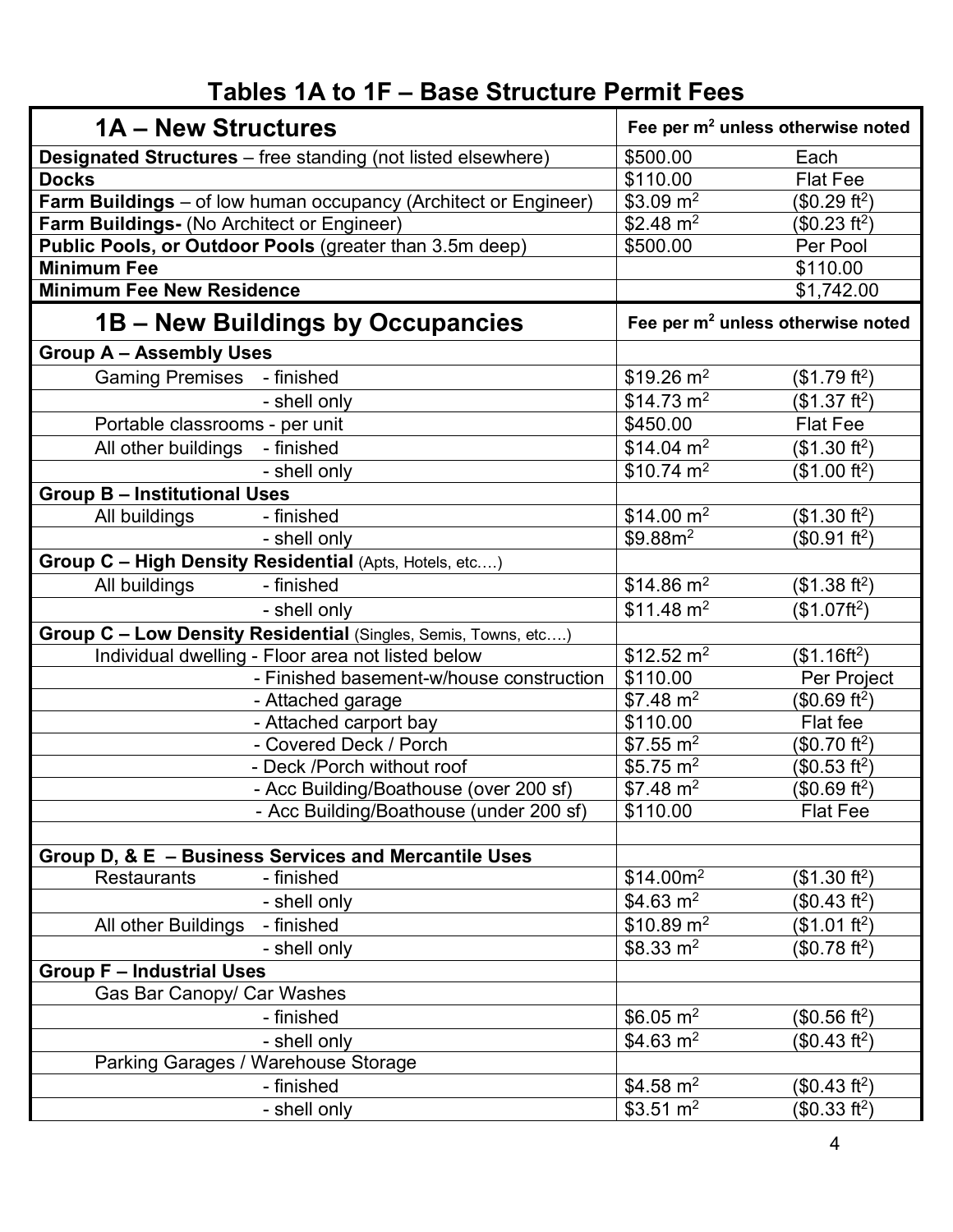| All other buildings - finished                                  |                                                                           | $\sqrt{6.95}$ m <sup>2</sup>                                  | (\$0.65 ft <sup>2</sup> )         |  |
|-----------------------------------------------------------------|---------------------------------------------------------------------------|---------------------------------------------------------------|-----------------------------------|--|
|                                                                 | - shell only                                                              | \$5.32 $m2$                                                   | (\$0.50 ft <sup>2</sup> )         |  |
|                                                                 | 1C - Temporary Structures                                                 | Fee per m <sup>2</sup> unless otherwise noted                 |                                   |  |
| <b>Bleachers</b>                                                |                                                                           | \$5.39 $m2$                                                   | (\$0.52 ft <sup>2</sup> )         |  |
| <b>Protective Hoarding (partially enclosed)</b>                 |                                                                           | \$130.00                                                      | Flat fee                          |  |
| Protective Tunnels/Walkways (fully enclosed)                    |                                                                           | \$16.52 $m2$                                                  | (\$1.54 ft <sup>2</sup> )         |  |
| <b>Sales office / Trailers</b>                                  |                                                                           | \$260.00 each                                                 | Flat fee                          |  |
| Temporary tent up to 225 $m2$                                   |                                                                           | \$130.00 each                                                 | Flat fee                          |  |
| Temporary tent greater than 225m <sup>2</sup>                   |                                                                           | \$170.00 each                                                 | Flat fee                          |  |
| Permanent tent / air supported structure                        |                                                                           | \$4.68 $m2$                                                   | (\$0.43 ft <sup>2</sup> )         |  |
| 1D - Demolitions                                                |                                                                           | Fee per m <sup>2</sup> unless otherwise noted                 |                                   |  |
| <b>Whole Structure</b>                                          |                                                                           |                                                               |                                   |  |
|                                                                 | - 1 storey, no basement/crawlspace, 60m <sup>2</sup> or less              | \$110.00                                                      | Flat fee                          |  |
|                                                                 | - any other structure not exceeding 60 $m2$                               | \$300.00<br>\$1000                                            | Flat fee<br>Flat fee              |  |
| <b>Partial</b> (where remaining structure will remain occupied) | - any structure over 60 m <sup>2</sup>                                    |                                                               |                                   |  |
|                                                                 | - To all uses other than an Individual Residential unit                   | \$6.50 m <sup>2</sup> area affected (\$0.60 ft <sup>2</sup> ) |                                   |  |
|                                                                 | <b>1E - Structure Remediation &amp; Additions</b>                         | Fee per m <sup>2</sup> unless otherwise noted                 |                                   |  |
|                                                                 | <b>Designated Structures</b> attached to structure (not listed elsewhere) | \$500.00                                                      | Per Unit                          |  |
|                                                                 | Farm Buildings of low human occupancy - additions                         | \$3.34 $m2$                                                   | (\$0.31 ft <sup>2</sup> )         |  |
| <b>Clandestine Labs remediation</b>                             |                                                                           | \$10,000.00                                                   | Per Unit                          |  |
| - plus, Third Party Review                                      |                                                                           | Out of pocket cost recovery + 10%                             |                                   |  |
| Marijuana Grow-op minor remediation                             |                                                                           | \$500.00                                                      | <b>Per Unit</b>                   |  |
| - plus, Third Party Review                                      |                                                                           |                                                               | Out of pocket cost recovery + 10% |  |
| Marijuana Grow-op major remediation                             |                                                                           | \$8,000.00                                                    | Per Unit                          |  |
| - plus, Third Party Review                                      |                                                                           | Out of pocket cost recovery + 10%                             |                                   |  |
| <b>Public Pools</b>                                             |                                                                           | \$500.00                                                      | Per Pool                          |  |
|                                                                 | 1F - Additions & Renovations to Buildings                                 | Fee per m <sup>2</sup> unless otherwise noted                 |                                   |  |
| <b>Group A - Assembly Uses</b>                                  |                                                                           |                                                               |                                   |  |
| <b>Gaming Premises</b>                                          | - Additions                                                               | \$22.60 m <sup>2</sup>                                        | (\$2.10 ft <sup>2</sup> )         |  |
|                                                                 | - Interior alterations / repairs                                          | \$17.00 m <sup>2</sup>                                        | (\$1.58 ft <sup>2</sup> )         |  |
|                                                                 | - Interior finishing of a new shell                                       | $$10.20 \text{ m}^2$                                          | (\$0.95 ft <sup>2</sup> )         |  |
| All other uses                                                  | - Additions                                                               | $$16.47 \text{ m}^2$                                          | (\$1.54 ft <sup>2</sup> )         |  |
|                                                                 | - Interior alterations / repairs                                          | $$12.35 \text{ m}^2$                                          | (\$1.15 ft <sup>2</sup> )         |  |
|                                                                 | - Interior finishing of a new shell                                       | $$7.42 \text{ m}^2$$                                          | $$0.69 ft2$ )                     |  |
| <b>Group B - Institutional Uses</b>                             |                                                                           |                                                               |                                   |  |
| All uses                                                        | - Additions                                                               | \$21.42 $m2$                                                  | (\$2.00 ft <sup>2</sup> )         |  |
|                                                                 | - Interior alterations / repairs                                          | \$16.07 m <sup>2</sup>                                        | (\$1.50 ft <sup>2</sup> )         |  |
|                                                                 | - Interior finishing of a new shell                                       | $$9.64 \text{ m}^2$$                                          | (\$0.90 ft <sup>2</sup> )         |  |
|                                                                 | Group C - High Density Residential (Apts, Hotels, etc)                    |                                                               |                                   |  |
| All uses                                                        | - Additions                                                               | $$17.54 \text{ m}^2$                                          | (\$1.63 ft <sup>2</sup> )         |  |
|                                                                 | - Interior alterations / repairs                                          | $$13.11 \text{ m}^2$                                          | (\$1.21 ft <sup>2</sup> )         |  |
|                                                                 | - Interior finishing of a new shell                                       | \$7.87~m <sup>2</sup>                                         | (\$0.74 ft <sup>2</sup> )         |  |
|                                                                 |                                                                           |                                                               | 5                                 |  |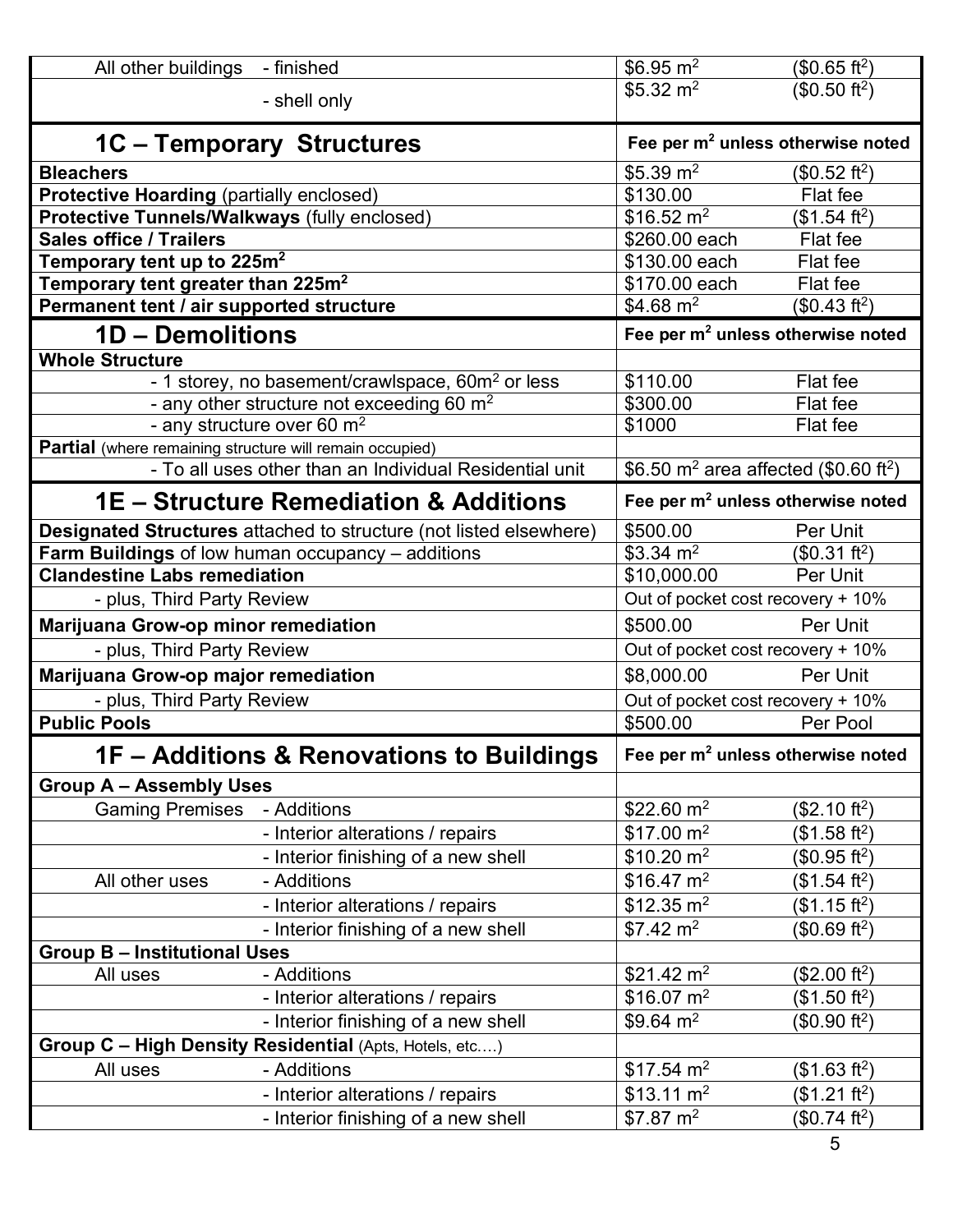| Group C - Low Density Residential (Singles, Semis, Towns, etc) |                                                                                                        |                        |                           |
|----------------------------------------------------------------|--------------------------------------------------------------------------------------------------------|------------------------|---------------------------|
| All uses                                                       | - Accessory building additions                                                                         | $$7.47 \text{ m}^2$$   | (\$0.69 ft <sup>2</sup> ) |
|                                                                | - Boathouse additions                                                                                  | \$7.47~m <sup>2</sup>  | $$0.69 ft2$ )             |
|                                                                | - Dock additions                                                                                       | \$110.00               | <b>Flat Fee</b>           |
| Individual dwelling                                            | - Additions not listed below                                                                           | $$14.73 \text{ m}^2$   | (\$1.37 ft <sup>2</sup> ) |
|                                                                | - Attached garage                                                                                      | \$7.47~m <sup>2</sup>  | (\$0.69 ft <sup>2</sup> ) |
|                                                                | - Carport                                                                                              | \$110.00               | <b>Flat Fee</b>           |
|                                                                | - Covered Deck / Porch additions                                                                       | $$7.47 \text{ m}^2$$   | (\$0.69 ft <sup>2</sup> ) |
|                                                                | - Deck/porch (no roof) additions                                                                       | \$5.75 m2              | (\$0.53 ft <sup>2</sup> ) |
|                                                                | - Interior alterations /repairs                                                                        | \$11.05 m <sup>2</sup> | (\$1.03 ft <sup>2</sup> ) |
|                                                                | - Interior finishing                                                                                   | $$6.63 \text{ m}^2$$   | (\$0.62 ft <sup>2</sup> ) |
|                                                                | - Finish of basement                                                                                   | $$3.59 \text{ m}^2$$   | (\$0.33 ft <sup>2</sup> ) |
|                                                                | Group D, & E - Business Services and Mercantile Uses                                                   |                        |                           |
| <b>Restaurants</b>                                             | - Additions                                                                                            | $$16.52 \text{ m}^2$   | (\$1.54 ft <sup>2</sup> ) |
|                                                                | - Interior alterations / repairs                                                                       | $$12.39 \text{ m}^2$   | (\$1.15 ft <sup>2</sup> ) |
|                                                                | - Interior finishing of a new shell                                                                    | $$7.44 \text{ m}^2$$   | $$0.69 ft2$ )             |
| All other uses                                                 | - Additions                                                                                            | $$12.85 \text{ m}^2$   | (\$1.19 ft <sup>2</sup> ) |
|                                                                | - Interior alterations / repairs                                                                       | \$9.64 $m^2$           | (\$0.89 ft <sup>2</sup> ) |
|                                                                | - Interior finishing of a new shell                                                                    | \$5.79 m <sup>2</sup>  | (\$0.54 ft <sup>2</sup> ) |
| <b>Group F - Industrial Uses</b>                               |                                                                                                        |                        |                           |
| Gas Bar Canopy / Car Washes                                    |                                                                                                        |                        |                           |
|                                                                | - Additions                                                                                            | $$7.14 \text{ m}^2$$   | \$0.66 ft <sup>2</sup>    |
|                                                                | - Repairs                                                                                              | $$5.36 \text{ m}^2$$   | \$0.50 ft <sup>2</sup>    |
|                                                                | - Interior finishing of a new shell                                                                    | $$3.22 \text{ m}^2$    | (\$0.30 ft <sup>2</sup> ) |
|                                                                | Parking Garages / Warehouse Storage                                                                    |                        |                           |
|                                                                | - Additions                                                                                            | \$5.41 $m2$            | $$0.50 ft2$ )             |
|                                                                | - Interior alterations / repairs                                                                       | \$2.48m <sup>2</sup>   | (\$0.23 ft <sup>2</sup> ) |
|                                                                | - Interior finishing of a new shell                                                                    | $$1.25 \text{ m}^2$    | (\$0.12 ft <sup>2</sup> ) |
| All other uses                                                 | - Additions                                                                                            | \$5.41 $m2$            | (\$0.50 ft <sup>2</sup> ) |
|                                                                | - Interior alterations / repairs                                                                       | \$2.48 $m2$            | (\$0.23 ft <sup>2</sup> ) |
|                                                                | - Interior finishing of a new shell                                                                    | \$2.48 $m2$            | (\$0.23 ft <sup>2</sup> ) |
|                                                                | Table 2A to 2E - Systems and Services Permit Fees                                                      |                        |                           |
| 2A - Site Servicing                                            |                                                                                                        |                        |                           |
|                                                                | Esse for stand alone projects or where such fectures are prepared Fee per $m^2$ unless otherwise noted |                        |                           |

| - Fees for stand-alone projects or where such features are proposed<br>in additions, renovations or new construction projects. | Fee per m <sup>2</sup> unless otherwise noted |                 |
|--------------------------------------------------------------------------------------------------------------------------------|-----------------------------------------------|-----------------|
| <b>Irrigation system</b>                                                                                                       |                                               |                 |
| - serving individual dwelling properties                                                                                       | \$110.00 each                                 | <b>Flat Fee</b> |
| - serving all other building properties                                                                                        | \$110.00 each                                 | <b>Flat Fee</b> |
| <b>On-site Sewage systems</b>                                                                                                  |                                               |                 |
| - New - Class 4, or 5 system                                                                                                   | \$598.00 each                                 | <b>Flat Fee</b> |
| - New - Class 1,2 or 3 system                                                                                                  | \$345.00 each                                 | <b>Flat Fee</b> |
| - Alteration to existing on-site sewage system                                                                                 | \$345.00 each                                 | <b>Flat Fee</b> |
| - Repair to existing on-site sewage system                                                                                     | \$184.00                                      | Per Project     |
| - Plan Review of existing for compliance                                                                                       | \$46.00                                       | Per Project     |
| - Site Review of existing for compliance                                                                                       | \$110.00                                      | Per Site Visit  |
| - Alteration NOT required                                                                                                      | \$110.00                                      | Per Site Visit  |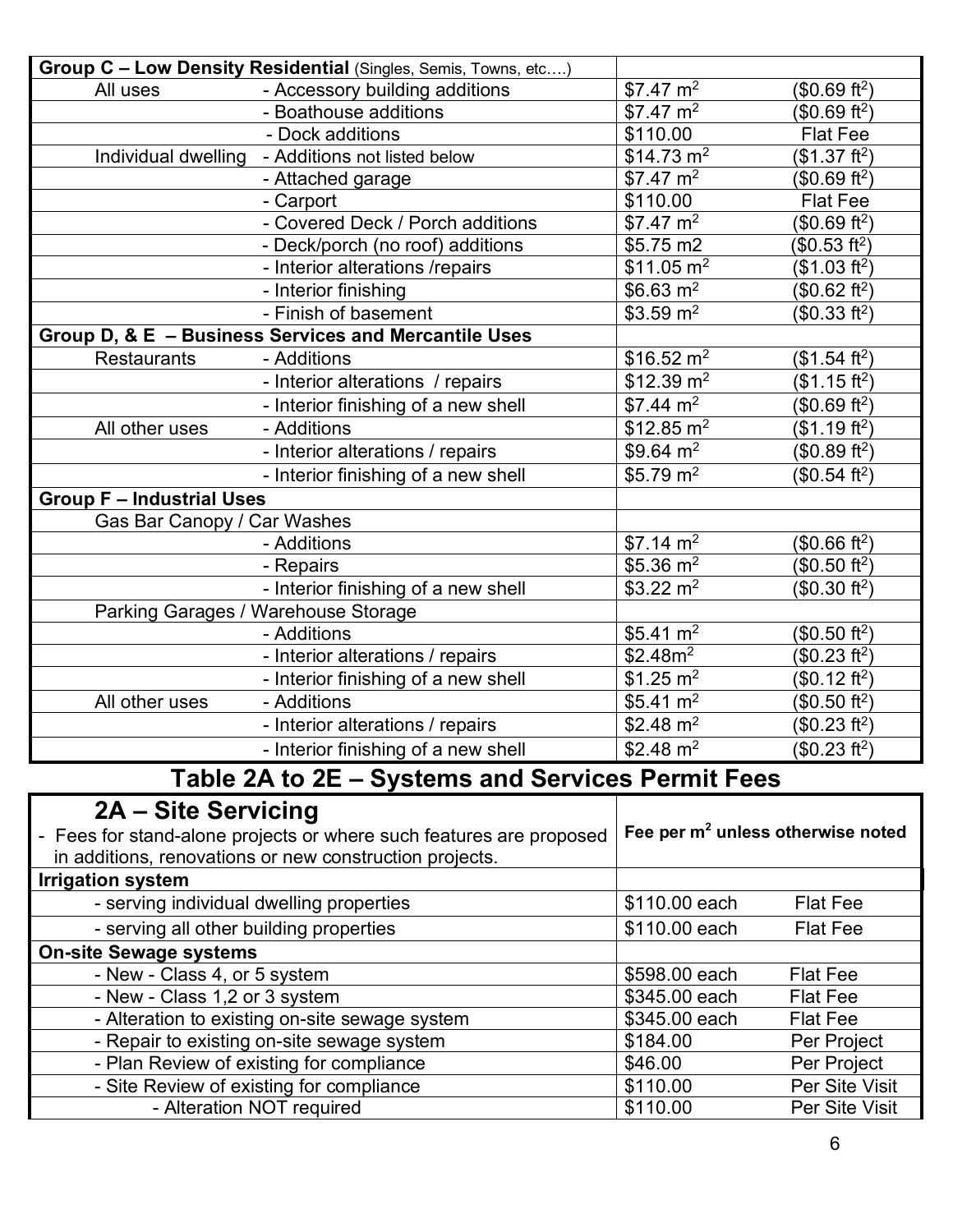| - Alteration required                                                    | \$345.00 each                                 | <b>Flat Fee</b>                               |  |
|--------------------------------------------------------------------------|-----------------------------------------------|-----------------------------------------------|--|
| - New sewage system required                                             | \$598.00 each                                 | <b>Flat Fee</b>                               |  |
| - Re-inspection Program                                                  |                                               |                                               |  |
| - initial site inspection                                                | \$149.50                                      | <b>Flat Fee</b>                               |  |
| - additional site inspections                                            | \$110.00                                      | <b>Flat Fee</b>                               |  |
| Private Fire Hydrant system (wet or dry)                                 | \$230.00                                      | Per Project                                   |  |
| Sewer Connection from existing septic system                             | \$110.00                                      | Per Project                                   |  |
| New Site Servicing - To all projects except Low Density Residential      |                                               |                                               |  |
| (Installation of sanitary, storm sewers, and water distribution service) | \$149.50 per 30m                              | (or part thereof)                             |  |
| 2B – Building Mechanical & Fire Safety                                   |                                               |                                               |  |
| - Fees for stand-alone projects or where such features are proposed      |                                               | Fee per m <sup>2</sup> unless otherwise noted |  |
| in additions or renovation projects.                                     |                                               |                                               |  |
| H.V.A.C                                                                  |                                               |                                               |  |
| - Non-residential                                                        | \$172.50                                      | Per Appliance                                 |  |
| - Residential                                                            | \$149.50                                      | Per Project                                   |  |
| Plumbing                                                                 |                                               |                                               |  |
| - Fixture not listed below                                               | \$23.00 each                                  | <b>Flat Fee</b>                               |  |
| - Backwater device                                                       |                                               |                                               |  |
| - Installed in conjunction with other construction                       | \$23.00 each                                  | <b>Flat Fee</b>                               |  |
| - Stand-alone installation of one unit                                   | \$110.00                                      | <b>Flat Fee</b>                               |  |
| - Stand-alone installation of multiple units                             | \$110.00                                      | Per Unit                                      |  |
| - Testable Backflow devices                                              |                                               |                                               |  |
| - Installed in conjunction with other construction                       | \$23.00 each                                  | <b>Flat Fee</b>                               |  |
| - Stand-alone installation of one unit                                   | \$110.00                                      | <b>Flat Fee</b>                               |  |
| - Stand-alone installation of multiple units                             | \$110.00                                      | Per Unit                                      |  |
| Fire/Life Safety Systems Installation or upgrade                         |                                               |                                               |  |
| - Electromagnetic Lock/Hold-open                                         | \$9.49 each                                   | Per Unit                                      |  |
| - Emergency Lighting                                                     | \$0.59 $\mathrm{m}^2$ of area serviced only   |                                               |  |
| - Fire Alarm system                                                      | \$0.59 $\mathrm{m}^2$ of area serviced only   |                                               |  |
| - Sprinkler system                                                       | \$0.59 $m2$ of area serviced only             |                                               |  |
| - Standpipes (retrofit)                                                  | \$110.00                                      | Per Cabinet                                   |  |
| - Fire Doors (retrofit)                                                  | \$110.00                                      | Per Door                                      |  |
| 2C - Miscellaneous Elements                                              |                                               |                                               |  |
| - Fees for stand-alone projects or where such features are proposed      | Fee per m <sup>2</sup> unless otherwise noted |                                               |  |
| in additions, renovations or new construction projects.                  |                                               |                                               |  |
| <b>Barrier Free walks / ramps (exterior)</b>                             | \$110.00 each                                 | <b>Flat Fee</b>                               |  |
| <b>Below Grade Exterior Stair</b>                                        | \$110.00 each                                 | <b>Flat Fee</b>                               |  |
| <b>Chutes</b> (Linen / Refuse)                                           | \$110.00 each                                 | <b>Flat Fee</b>                               |  |
| <b>Commercial Cooking Hood</b>                                           | \$299.00 each                                 | <b>Flat Fee</b>                               |  |
|                                                                          |                                               |                                               |  |
| <b>Fire Department Plans Examination</b>                                 | \$115.00                                      | <b>Flat Fee</b>                               |  |
| Floor Area Change (new usage of existing)                                | $$2.36 \text{ m}^2$$                          |                                               |  |
| <b>Mechanical Rooms</b>                                                  | \$110.00                                      | <b>Flat Fee</b>                               |  |
| <b>Underpinning / Tie Backs / Shoring</b>                                | \$150.65 per10 m                              | (or part thereof)                             |  |
| <b>Rack Storage Systems</b>                                              | $$7.57 \text{ m}^2$$                          | (\$0.7 ft <sup>2</sup> )                      |  |
| Retaining Walls (per OBC) - 1 meter or less in height                    | \$149.50                                      | Per Property                                  |  |
| - Exceeding 1 meter in height                                            | \$575.00                                      | Per Property                                  |  |
|                                                                          |                                               |                                               |  |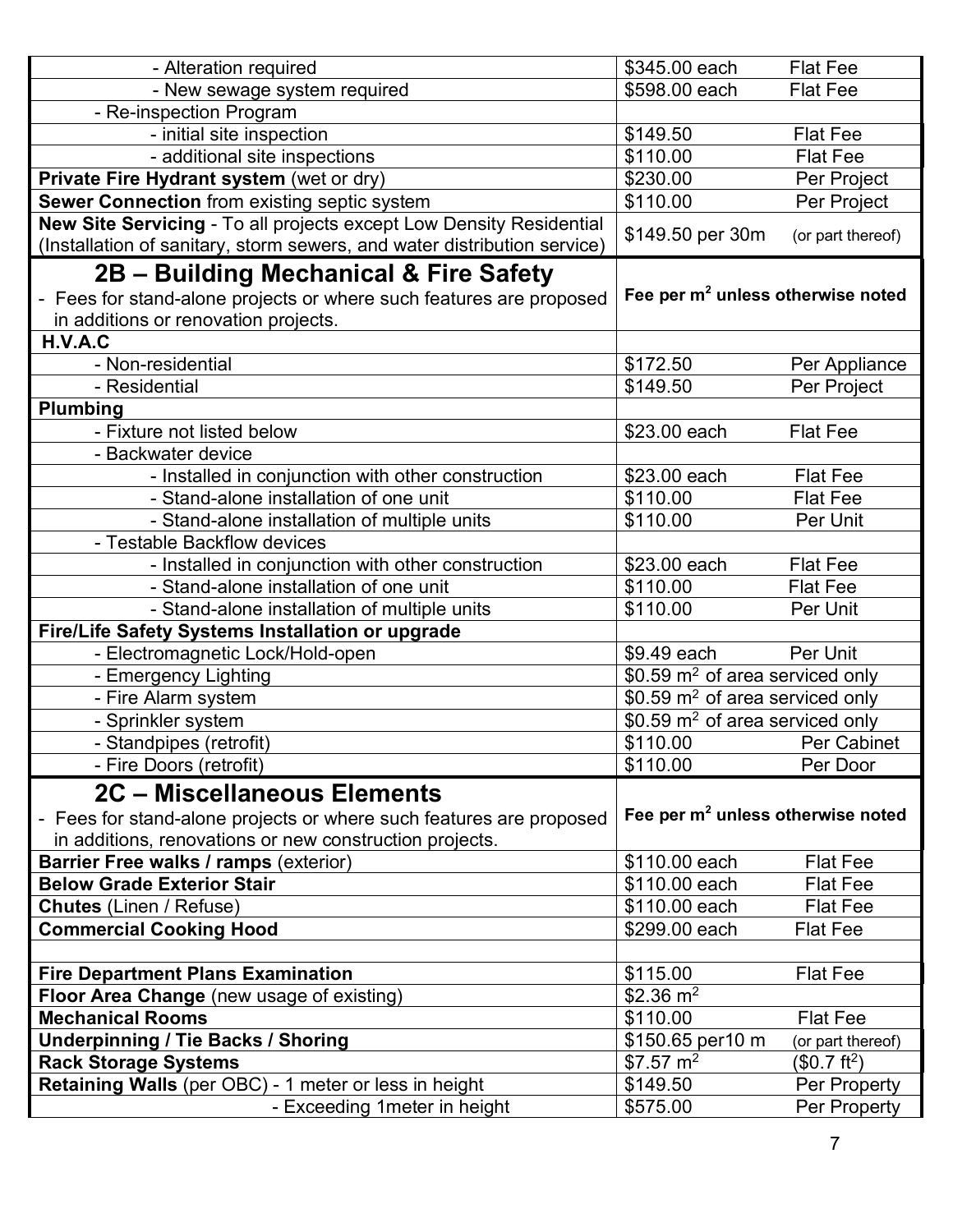| <b>Signs</b>                                                                        |                                               |                           |
|-------------------------------------------------------------------------------------|-----------------------------------------------|---------------------------|
| - Minor Wall signs (254 lb or less) - 1st sign                                      | \$110.00 each                                 | <b>Flat Fee</b>           |
| - for each Minor Wall sign thereafter on same permit                                | \$55.20 each                                  | <b>Flat Fee</b>           |
| - All other signs                                                                   | \$299.00 each                                 | <b>Flat Fee</b>           |
| <b>Spray Booths / Dust Collectors</b>                                               | \$575.00 each                                 | <b>Flat Fee</b>           |
| Solid Fuel Appliance c/w Chimney System                                             | \$299.00 each                                 | <b>Flat Fee</b>           |
| <b>Above Ground Pool - No Deck</b>                                                  | \$110.00 each                                 | <b>Flat Fee</b>           |
| <b>Inground Pool Fence</b>                                                          | \$230.00 each                                 | <b>Flat Fee</b>           |
| 2D – Green Systems                                                                  |                                               |                           |
| - Fees for stand-alone projects or where such features are proposed                 | Fee per m <sup>2</sup> unless otherwise noted |                           |
| in additions, renovations or new construction projects.                             |                                               |                           |
| <b>Green Roofs</b>                                                                  | \$6.43 $m2$                                   | (\$0.60 ft <sup>2</sup> ) |
| <b>Greywater recycling systems</b>                                                  |                                               |                           |
| - serving individual dwelling                                                       | \$170,00 each                                 | <b>Flat Fee</b>           |
| - all others                                                                        | \$500.00 each                                 | <b>Flat Fee</b>           |
| <b>Geo-Thermal systems</b>                                                          |                                               |                           |
| - serving individual dwelling                                                       | \$170.00 each                                 | <b>Flat Fee</b>           |
| - all others                                                                        | \$500.00 each                                 | <b>Flat Fee</b>           |
| <b>Solar Domestic Hot Water systems</b>                                             |                                               |                           |
| - serving individual dwelling                                                       | \$170.00 each                                 | <b>Flat Fee</b>           |
| - all others                                                                        | \$500.00 each                                 | <b>Flat Fee</b>           |
| Solar photovoltaic systems                                                          |                                               |                           |
| \$170.00 each affected roof side<br>- roof mounted to individual dwelling buildings |                                               |                           |
| \$500.00 per 140 $m2$ of solar panel<br>- all others                                |                                               |                           |
| <b>Wind Turbines</b>                                                                | \$500.00 each turbine                         |                           |

# **Tables 3A to 3F – Application & Administrative Fees & Deposits**

|                                                              | Fee per m <sup>2</sup> unless otherwise noted |                            |  |
|--------------------------------------------------------------|-----------------------------------------------|----------------------------|--|
| 3A – Permit Applications & Active Permits                    |                                               |                            |  |
| <b>Additional Inspections</b>                                | \$92.00                                       | Per Inspection             |  |
| <b>Change of Use Application</b>                             |                                               |                            |  |
| - No construction proposed or required                       | \$110.00                                      | Per Application            |  |
| - Compensating construction is required                      | Use appropriate fees listed                   |                            |  |
|                                                              |                                               | elsewhere in this schedule |  |
| <b>Conditional Building Permit Agreements</b>                |                                               |                            |  |
| - Simple Agreement                                           | \$241.50                                      | Per Agreement              |  |
| - Other                                                      | \$2,100.00                                    | Per Agreement              |  |
| - plus, Third Party Review                                   | Out of pocket cost recovery + 15%             |                            |  |
|                                                              |                                               |                            |  |
| Deferral of revocation of building permit                    | \$120.00                                      | Per Permit                 |  |
| Lot Grading Approvals from Town Engineer                     |                                               |                            |  |
| - Administrative assistance for Individual Dwelling (houses) | \$60.00                                       | Per Project                |  |
| - plus, Town Engineer Review                                 | \$300.00                                      | Per Project                |  |
| - Administrative assistance for all other Buildings          | \$120.00                                      | Per Project                |  |
| - plus, Town Engineer Review                                 | \$100.00                                      | Per Hour                   |  |
| Processing and collection of applicable law approvals        |                                               |                            |  |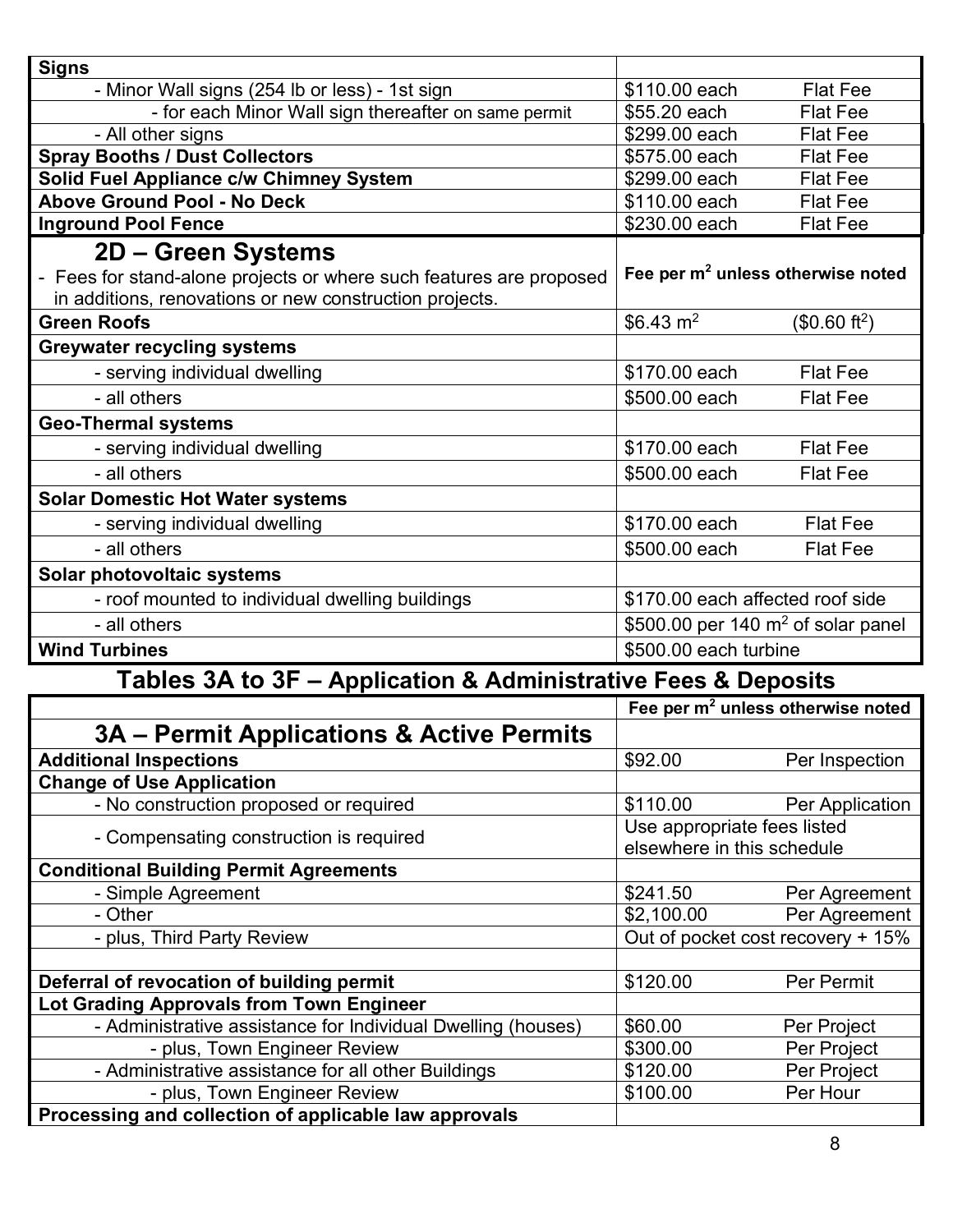| - Per Individual Dwelling (houses)                                                                                                                                       | \$63.00                                     | Per Project    |
|--------------------------------------------------------------------------------------------------------------------------------------------------------------------------|---------------------------------------------|----------------|
| - For all other Buildings or Structures                                                                                                                                  | \$140.30                                    | Per Project    |
| - plus, Third Party Review                                                                                                                                               | Out of pocket cost recovery + 15%           |                |
| <b>Request to use Alternative Solution</b>                                                                                                                               | \$1,100.00                                  | Per Request    |
| - plus, Third Party Review of design submission                                                                                                                          | Out of pocket cost recovery + 15%           |                |
| <b>Request for CBO to accept Alternative Material</b>                                                                                                                    | \$1,100.00                                  | Per Request    |
| - plus, Third Party Review of design submission                                                                                                                          | Out of pocket cost recovery +<br>10%        |                |
| <b>Request for Partial Permit</b>                                                                                                                                        | \$210.00                                    | Per Request    |
| - plus, Third Party Review of design submission                                                                                                                          | Out of pocket cost recovery + 15%           |                |
| Review of revised permit documents                                                                                                                                       | \$78.00                                     | Per Hour       |
| Site Visits - prior to permit issuance                                                                                                                                   | \$80.00                                     | Per Site Visit |
| <b>Third Party Review</b>                                                                                                                                                | Out of pocket cost recovery + 15%           |                |
| Transfer of Permit to new property owner                                                                                                                                 | \$125.00                                    | Per Permit     |
| <b>3B - Archived Permit</b>                                                                                                                                              |                                             |                |
| Notwithstanding the fees described below, the fee applied to reactivate a<br>permit shall not exceed the original permit fee value                                       |                                             |                |
| <b>Review of permit file documents</b>                                                                                                                                   | \$92.00                                     | Per Hour       |
| Maintenance Fee of all files not closed within 24 months                                                                                                                 | \$110.00                                    | Per Year       |
| <b>Site Visits</b>                                                                                                                                                       | \$92.00                                     | Per Site Visit |
| <b>Third Party Review</b>                                                                                                                                                | Out of pocket cost recovery + 15%           |                |
| 3C – Investigations<br>- To offset additional investigative and administrative costs, the<br>following fees apply;<br><b>Construct or Demolish without Permit Issued</b> |                                             |                |
|                                                                                                                                                                          |                                             |                |
| - Prior to the issuance of an Order pursuant to the<br><b>Building Code Act</b>                                                                                          | Double normal permit fee<br>\$15,000.00 max |                |
| - Order pursuant to the Building Code Act                                                                                                                                | \$230.00 per Order issued                   |                |
| - Order not complied with, additional site inspections to<br>review status of non-compliance                                                                             | \$115.00 per inspection                     |                |
| - Order registered on title<br>\$345.00 per Order                                                                                                                        |                                             |                |
| - Issuance of Summons                                                                                                                                                    | \$345.00 a Summons plus legal expense       |                |
| <b>Other Non-compliance Building Code Act &amp; Code Matters</b>                                                                                                         |                                             |                |
| - Order to Comply pursuant to the Building Code Act                                                                                                                      | \$230.00 per Order issued                   |                |
| - Stop Work Order pursuant to the Building Code Act                                                                                                                      | \$230.00 per Order issued                   |                |
| - Unsafe Order pursuant to the Building Code Act                                                                                                                         | N/C                                         |                |
| - Order not complied with, additional site inspections to<br>review status of non-compliance                                                                             | \$100.00 per Inspection                     |                |
| - Order registered on title                                                                                                                                              | Cost recovery + 15%                         |                |
| - Issuance of Summons                                                                                                                                                    | Cost recovery + 15%                         |                |
| <b>3D – After-hours Inspections</b>                                                                                                                                      |                                             |                |
| <b>Non-Emergency Call</b>                                                                                                                                                | \$250.00                                    | Per Hour       |
|                                                                                                                                                                          | \$320.00                                    | Per Hour       |
| <b>Emergency Call</b>                                                                                                                                                    |                                             |                |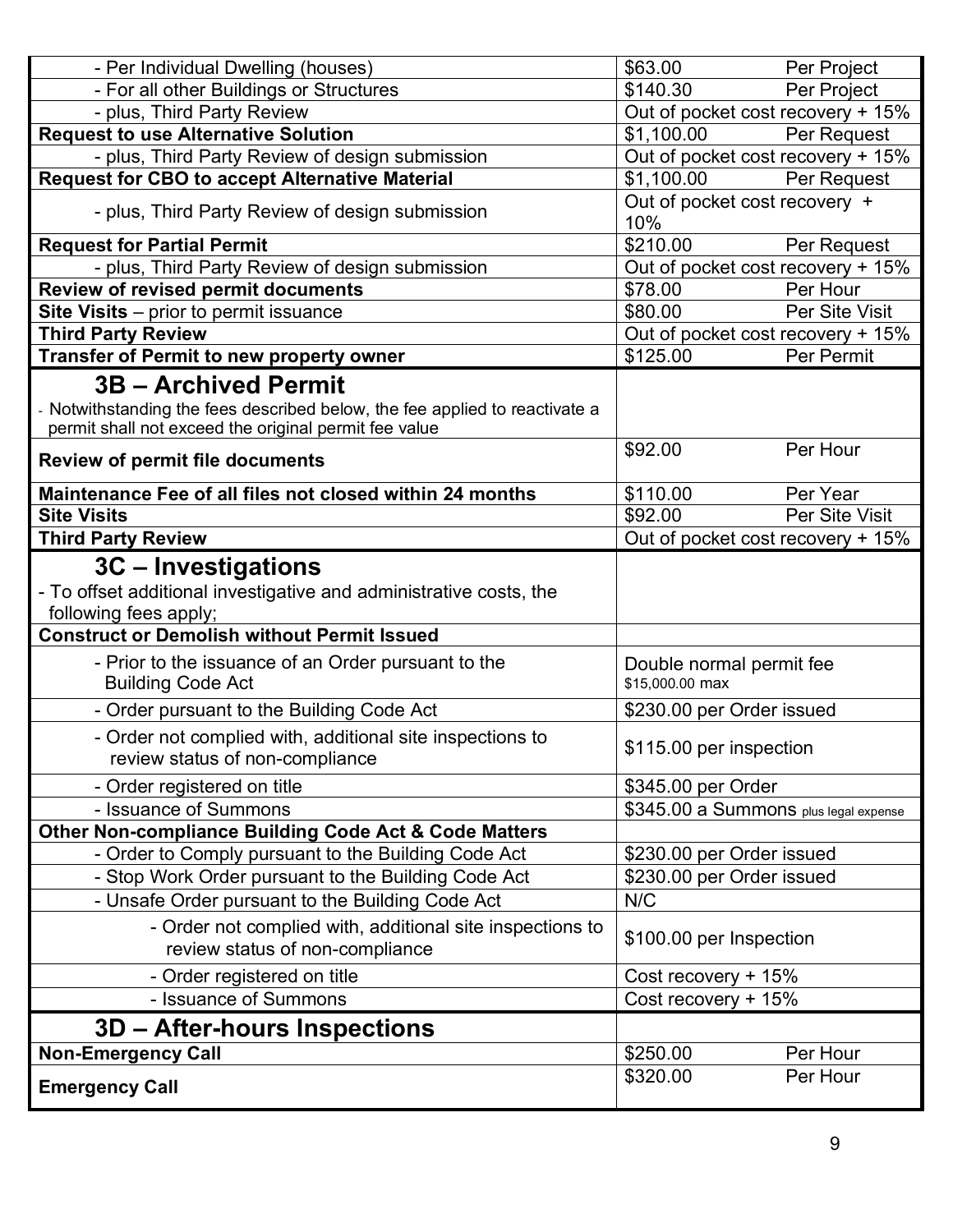| <b>3E - Miscellaneous Clerical Functions</b>                                                                                                                                                                                                                                                                                                                                                                          | Fee                                     |                 |
|-----------------------------------------------------------------------------------------------------------------------------------------------------------------------------------------------------------------------------------------------------------------------------------------------------------------------------------------------------------------------------------------------------------------------|-----------------------------------------|-----------------|
| <b>Building Compliance Title Search or Septic Use permit</b>                                                                                                                                                                                                                                                                                                                                                          |                                         |                 |
| Septic use permit                                                                                                                                                                                                                                                                                                                                                                                                     | \$25.00 each                            | <b>Flat Fee</b> |
| Regular response                                                                                                                                                                                                                                                                                                                                                                                                      | \$50.00 each                            | <b>Flat Fee</b> |
| 48 hr "quick" response                                                                                                                                                                                                                                                                                                                                                                                                | \$100.00 each                           | <b>Flat Fee</b> |
| <b>Compliance Letters to other Government Authorities</b>                                                                                                                                                                                                                                                                                                                                                             |                                         |                 |
| - Unrelated to a active permit or permit application                                                                                                                                                                                                                                                                                                                                                                  | \$115.00                                | Per Letter      |
| - Where there is a active permit or permit application                                                                                                                                                                                                                                                                                                                                                                | \$115.00                                | Per Letter      |
| <b>Comprehensive Occupancy Certificate</b>                                                                                                                                                                                                                                                                                                                                                                            | \$230.00 each                           | <b>Flat Fee</b> |
| <b>Consent Application Review</b>                                                                                                                                                                                                                                                                                                                                                                                     | \$126.50                                | Per Application |
| <b>Special Requests for File Research</b>                                                                                                                                                                                                                                                                                                                                                                             | \$69.00                                 | Per Hour +HST   |
| 3F – Extra Services Deposit<br>- Collected at permit issuance to offset any additional inspection and<br>administrative costs not anticipated but incurred by the municipality<br>during a project.<br>- Any fees deducted from the deposit shall be calculated in<br>accordance with Table 3A to 3E of this schedule.<br>- Unused portion of deposit is fully refundable, see Part 4 of this<br>schedule for details |                                         |                 |
| Group A, B, C - High Density Residential, D, E, & F                                                                                                                                                                                                                                                                                                                                                                   |                                         |                 |
| - New, Additions & Renovations                                                                                                                                                                                                                                                                                                                                                                                        | \$150.00 per 100 $m2$ (or part thereof) |                 |
| - Stand-alone projects not applicable to above                                                                                                                                                                                                                                                                                                                                                                        | \$500.00                                | Per Project     |
| Group C - Low Density Residential (Houses - singles, towns, etc)                                                                                                                                                                                                                                                                                                                                                      |                                         |                 |
| - New Dwelling                                                                                                                                                                                                                                                                                                                                                                                                        | \$500.00                                | Per Project     |
| - All other projects                                                                                                                                                                                                                                                                                                                                                                                                  | \$250.00                                | Per Project     |
| Exemptions - Tents, Signs, residential decks & sheds                                                                                                                                                                                                                                                                                                                                                                  |                                         |                 |
| Lot Grading Deposit - All other projects (unless otherwise<br>specified in a development agreement)                                                                                                                                                                                                                                                                                                                   | \$3,000.00                              | Per Lot         |

## **PART 4 – REFUND OF PERMIT FEES**

## **4.1 General Provisions**

- (1) Refunds of fees collected under the authority of Tables 1A to 1F, and 2A to 2E, shall be provided in accordance with other provisions of this Part, where the;
	- o Building Permits have been issued, but no construction has commenced,
	- o Building Permits have not been revoked or archived,
	- o Building Permit Applications have not expired,